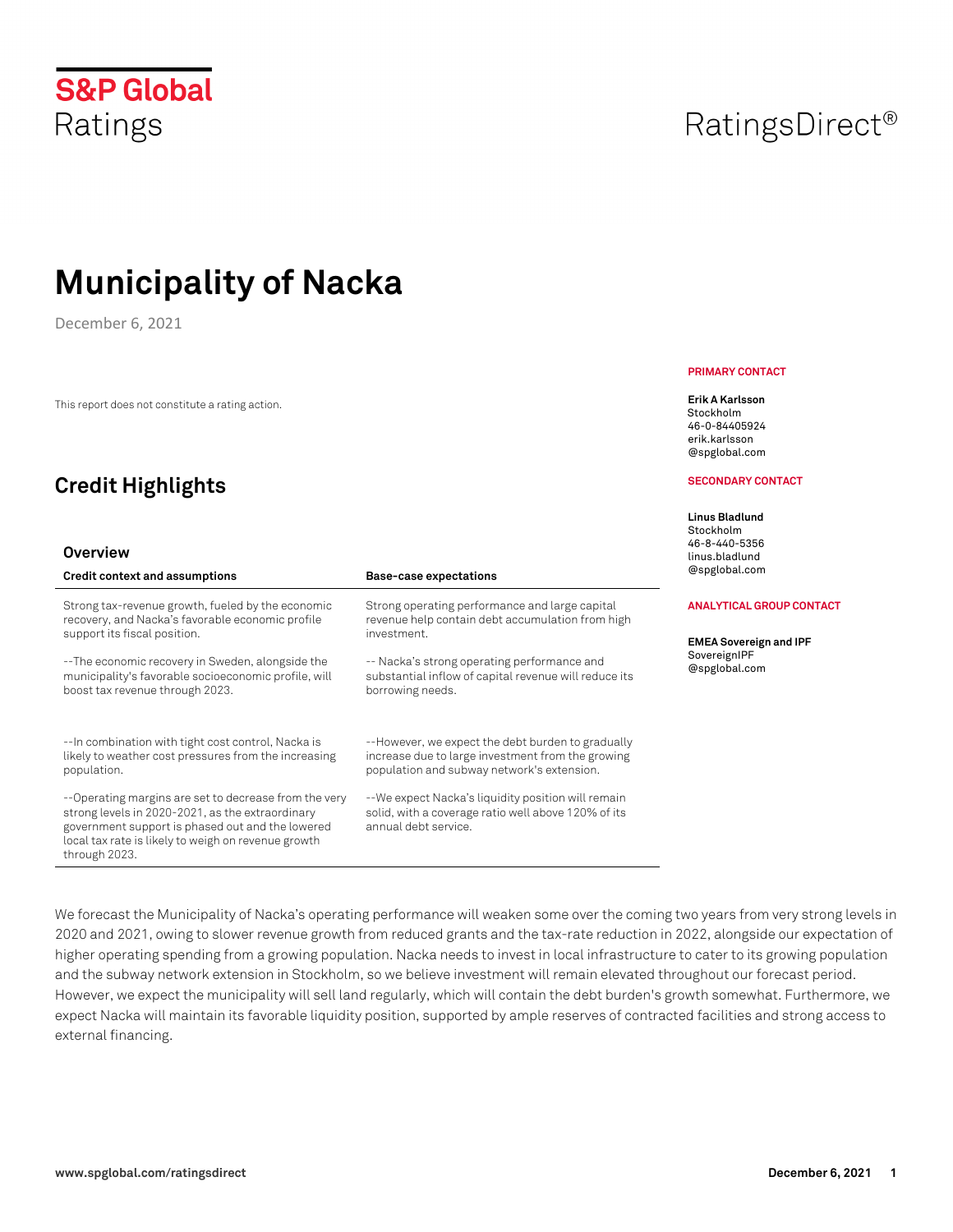## **Outlook**

The stable outlook reflects our expectation that Nacka will balance operating spending pressures and lower revenue growth and uphold sound operating performance. In addition, we anticipate that the municipality's debt, although increasing, will remain contained from regular asset sales related to land holdings owned by the municipality. Furthermore, we expect Nacka to maintain exceptionally strong liquidity, alongside conservative and prudent financial policies.

### **Downside scenario**

We could consider a downgrade if the municipality's debt increased significantly beyond our projections and we expected this situation to become permanent, without management taking sufficient measures to stem debt growth. We could also lower the rating if we revised down our view of the institutional framework for Swedish local and regional governments (LRGs).

## **Rationale**

### **Political stability, strong ties to the dynamic Stockholm region, and a strong recovery of the Swedish economy supports Nacka's fiscal position**

The political landscape in Nacka is stable, with a right-center majority administration. The political leadership, in tandem with the team of civil servants, has a track record of prudently managing its expenditure and implementing necessary policy reforms, and the quality of its provided services ranks highly from a domestic comparison. We believe the reduced local tax rate in 2022 by 0.25 percentage points (to 17.98%) is manageable because we expect the municipality to have sufficient headroom to its internal surplus target, supported by strong budgetary discipline. In addition, we believe its treasury management demonstrates risk minimizing and very conservative debt and liquidity policies.

Nacka benefits from the Sweden's comparably high wealth levels and strong economic recovery, reflected in our estimate of 2021 national GDP per capita at about \$61,000. The municipality's unemployment has recovered from its peak in mid-2020 of about 6.9%, down to 4.7% in October 2021, which is well below regional and national levels. The local economy remains strong and resilient, owing to its close integration with the Stockholm region and its favorable socioeconomic profile, illustrated, for instance, by its high income levels compared with those of domestic peers. We also expect Nacka's population growth will remain above the national average, supporting strong tax-revenue growth.

We consider the institutional framework generally supportive of Swedish LRGs, but that is weakening. Before the pandemic, the sector's budgetary performance was deteriorating due to increasing expenditure--accentuated by central government policymaking- -alongside insufficient central government compensation mechanisms and inadequate countermeasures by the LRGs. Nevertheless, we believe the institutional framework remains a key credit strength for Swedish LRGs. In our view, the framework displays a high degree of stability, and the sector's revenue and expenditure management are both based on a far-reaching equalization system and autonomy in setting local taxes. The central government's swift response to the pandemic, illustrated by the extensive amount of extraordinary grants to the sector, supports our opinion.

#### **Tax-revenue growth will remain strong on material population growth, despite the reduced local tax rate**

Similar to our forecast a year ago, we expect Nacka will post strong, if gradually weakening, operating results through 2023, compared with those from 2020 and 2021. The performance in those years is boosted by extraordinary support from the Swedish central government. As extraordinary grants will be phased out in 2022, tax-revenue growth to be negatively affected by the tax-rate reduction, and operating spending is set to increase owing to population growth and the reopening of society, we expect operating performance to gradually weaken through 2023. However, we do not expect a material deterioration because we expect the municipality to remain committed to budgetary discipline and address any major pressure to comply with its internal accrual based 2%-surplus target.

We forecast Nacka will post moderate deficits after capital accounts in the next two years, owing to large investment caused by high population growth and demographic changes. The municipality is required to undertake certain investments and prepare for new construction of housing related to the subway network's extension in Stockholm. During the year, Nacka made additional provisions of Swedish krona (SEK) 424 million due to increased costs related to the subway extension, and we understand the related cash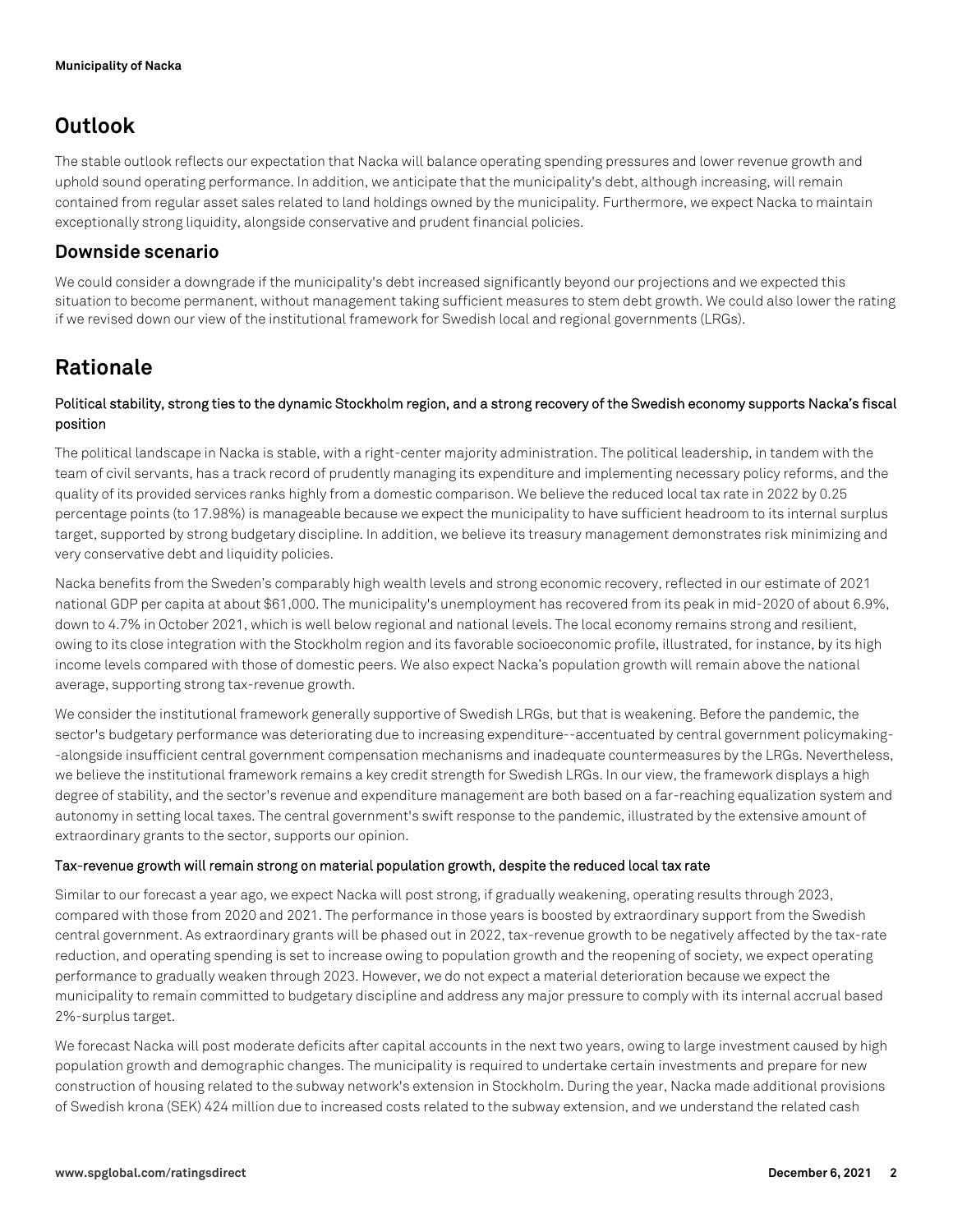#### **Municipality of Nacka**

outflow lie beyond our forecast period. We expect capital revenue will remain high throughout the forecast period, primarily from selling land and real estate. Historically, Nacka has managed to contain its debt burden as asset sales has been higher than expected. We have conservatively forecast asset sales but acknowledge that this could reduce the borrowing needs further, should they materialize at higher amounts.

In addition to the municipality's own investments, Nacka's relatively small company sector, mainly related to its water and waste company (Nacka Vatten och Avfall AB), has relatively large upcoming investments that require debt financing from the municipality's in-house bank. Through 2023, we believe the company sector has borrowing needs of about SEK340 million.

We do not expect Nacka will add any new debt in 2021, owing to strong cash generation in 2020 and 2021. Starting in 2022, we forecast the municipality will add about SEK350 million per year to its tax-supported debt, which apart from its direct debt also includes extended guarantees of about SEK35 million. We believe debt will continue to increase beyond our forecast period. Moreover, owing to the water company's business risk profile and financial position, we consider it a mitigating factor in Nacka's total debt burden. Adjusted for the water company, we estimate the municipality's tax-supported debt would be less than 15% of consolidated revenue.

The liquidity position remains exceptional, owing to the ample amount of contracted liquidity facilities, which we estimate will cover considerably more than 120% of upcoming average annual debt service, alongside the municipality's strong access to the capital markets. Nacka does not have any commercial paper borrowings outstanding, which, combined with a relatively small debt burden, result in limited annual refinancing needs. We expect a pickup in commercial paper borrowings over the coming two years, but not enough to put any pressure on the liquidity cover ratio.

We include SEK2.2 billion of cash, liquid financial assets (including an appropriate haircut), and committed backup, as liquidity sources. We estimate the municipality has upcoming borrowing needs of about SEK360 million, excluding its owned companies, and we expect it will service SEK470 million of maturing debt and interest on average over the coming 12 months.

| Mil. SEK                                               | 2018    | 2019    | 2020    | 2021bc  | 2022bc  | 2023bc  |
|--------------------------------------------------------|---------|---------|---------|---------|---------|---------|
| Operating revenue                                      | 6,540.0 | 6,857.0 | 7,257.0 | 7,483.4 | 7,661.2 | 7,889.5 |
| Operating expenditure                                  | 6,256.0 | 6,582.0 | 6,816.0 | 6,971.5 | 7,249.3 | 7,499.7 |
| Operating balance                                      | 284.0   | 275.0   | 441.0   | 511.9   | 411.9   | 389.9   |
| Operating balance (% of<br>operating revenue)          | 4.3     | 4.0     | 6.1     | 6.8     | 5.4     | 4.9     |
| Capital revenue                                        | 132.0   | 879.0   | 845.0   | 205.2   | 679.3   | 412.8   |
| Capital expenditure                                    | 935.0   | 1,153.0 | 991.0   | 1,025.5 | 1,466.3 | 1,217.8 |
| Balance after capital accounts                         | (519.0) | 1.0     | 295.0   | (308.5) | (375.1) | (415.1) |
| Balance after capital accounts<br>(% of total revenue) | (7.8)   | 0.0     | 3.6     | (4.0)   | (4.5)   | (5.0)   |
| Debt repaid                                            | 700.0   | 900.0   | 650.0   | 0.0     | 500.0   | 250.0   |
| Gross borrowings                                       | 1,350.0 | 1,400.0 | 600.0   | 0.0     | 990.0   | 825.0   |
| Balance after borrowings                               | 93.0    | (108.0) | 275.0   | (308.5) | (65.1)  | (0.1)   |
| Direct debt (outstanding at<br>year-end)               | 900.0   | 1,400.0 | 1,350.0 | 1,350.0 | 1,840.0 | 2,415.0 |
| Direct debt (% of operating<br>revenue)                | 13.8    | 20.4    | 18.6    | 18.0    | 24.0    | 30.6    |
| Tax-supported debt<br>(outstanding at year-end)        | 943.0   | 1,439.0 | 1,387.0 | 1,387.0 | 1,877.0 | 2,452.0 |

### **Municipality of Nacka Selected Indicators**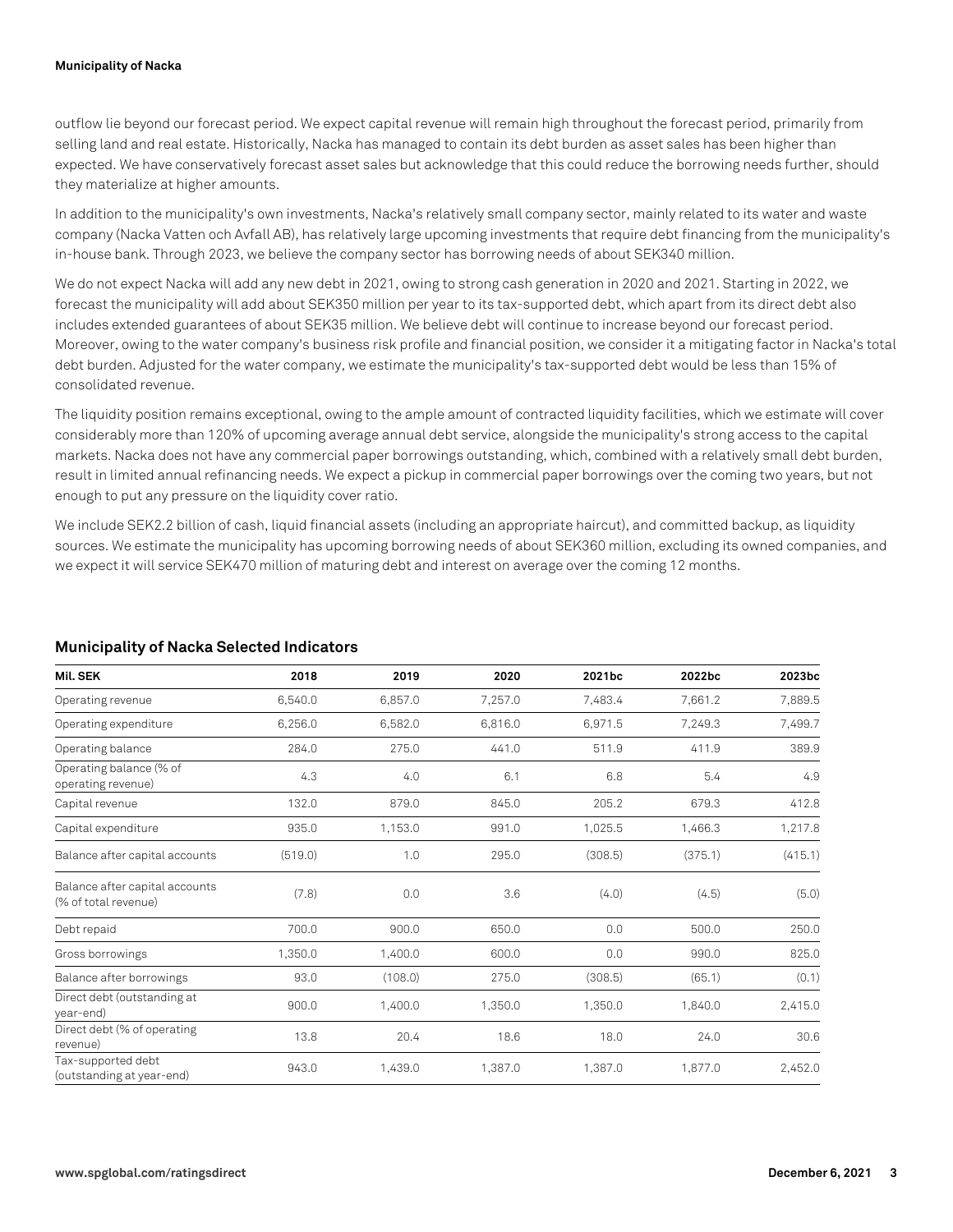#### **Municipality of Nacka Selected Indicators**

| Tax-supported debt (% of<br>consolidated operating<br>revenue) | 13.9     | 20.2     | 18.4     | 17.8     | 23.5     | 29.9     |
|----------------------------------------------------------------|----------|----------|----------|----------|----------|----------|
| Interest (% of operating<br>revenue)                           | 0.0      | 0.1      | 0.1      | 0.1      | 0.1      | 0.1      |
| Local GDP per capita (\$)                                      | $- -$    | $- -$    | $- -$    | $- -$    | $- -$    | $- -$    |
| National GDP per capita (\$)                                   | 54.885.6 | 52.186.7 | 52,390.1 | 59.263.4 | 60.080.1 | 63,545.6 |

The data and ratios above result in part from S&P Global Ratings' own calculations, drawing on national as well as international sources, reflecting S&P Global Ratings' independent view on the timeliness, coverage, accuracy, credibility, and usability of available information. The main sources are the financial statements and budgets, as provided by the issuer. bc--Base case reflects S&P Global Ratings' expectations of the most likely scenario. SEK--Swedish krona. \$--U.S. dollar.

#### **Ratings Score Snapshot**

| <b>Key rating factors</b>                                                                                                   | <b>Scores</b> |
|-----------------------------------------------------------------------------------------------------------------------------|---------------|
|                                                                                                                             |               |
| Institutional framework                                                                                                     |               |
| Economy                                                                                                                     |               |
| Financial management                                                                                                        | 2             |
| <b>Budgetary performance</b>                                                                                                | 3             |
| Liquidity                                                                                                                   | 1             |
| Debt burden                                                                                                                 | 1             |
| Stand-alone credit profile                                                                                                  | aaa           |
| Issuer credit rating                                                                                                        | AAA           |
| S&P Global Ratings bases its ratings on non-U.S. local and<br>regional governments (LRGs) on the six main rating factors in |               |
|                                                                                                                             |               |

this table. In the "**Methodology For Rating Local And Regional Governments Outside Of The U.S.**," published on July 15, 2019, we explain the steps we follow to derive the global scale foreign currency rating on each LRG. The institutional framework is assessed on a six-point scale: 1 is the strongest and 6 the weakest score. Our assessments of economy, financial management, budgetary performance, liquidity, and debt burden are on a five-point scale, with 1 being the strongest score and 5 the weakest.

## **Key Sovereign Statistics**

Sovereign Risk Indicators, Oct. 12, 2021

## **Related Criteria**

- Methodology For Rating Local And Regional Governments Outside Of The U.S, July 15, 2019.
- General Criteria: Methodology For Linking Long-Term And Short-Term Ratings, April 7, 2017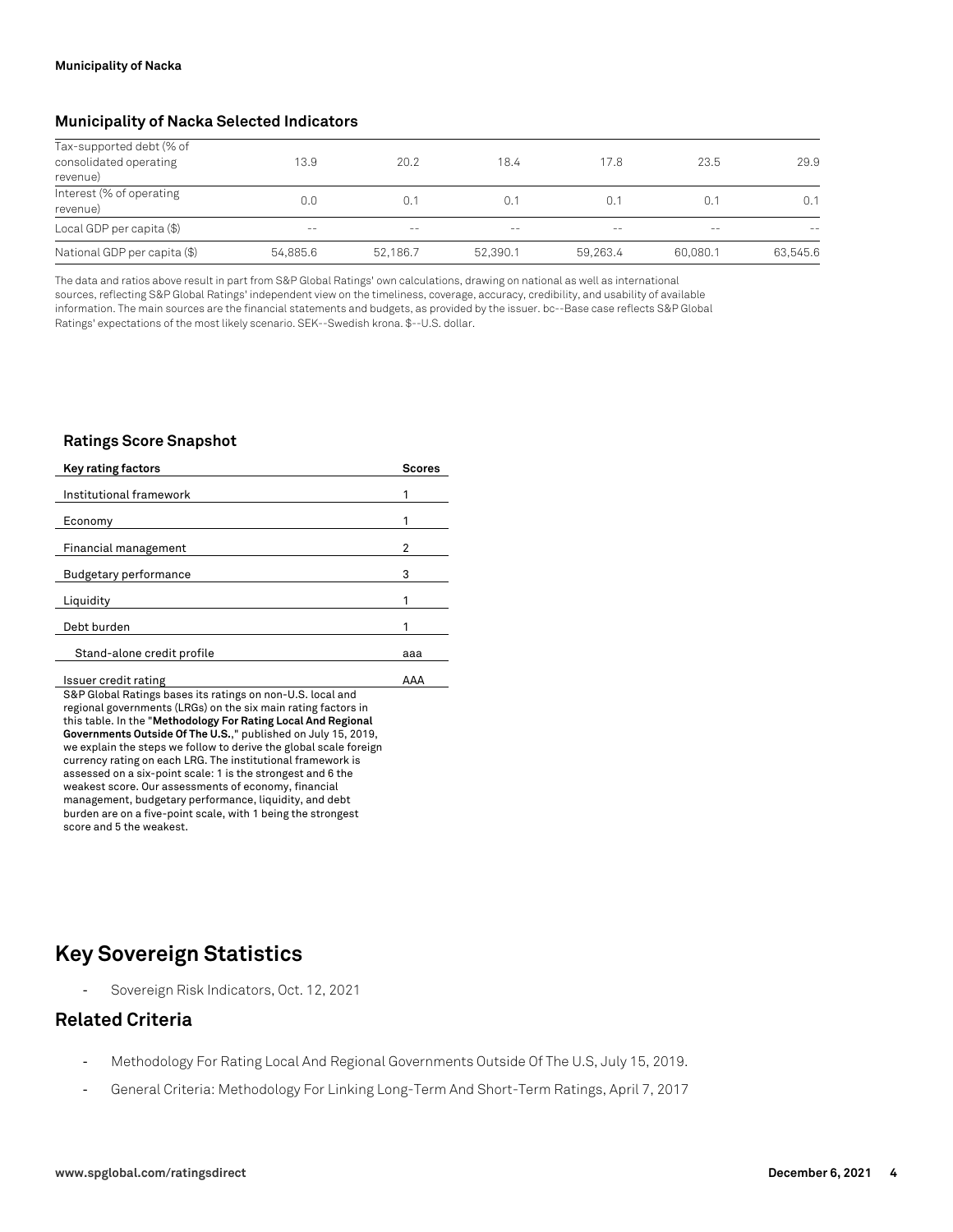## **Related Research**

- Institutional Framework Assessments For International Local And Regional Governments, Nov. 4, 2021
- Extra Funding In Sweden's 2021 Budget Will Support LRGs, Sept. 24, 2020
- COVID-19: Fiscal Response Will Lift Local And Regional Government Borrowing To Record High, June 9, 2020
- COVID-19 Could Further Strain Swedish LRGs' Budgets, May 20, 2020
- Comparative Statistics: European Local And Regional Government Risk Indicators, Sept. 1, 2021
- Non-U.S. Local Governments: To What Extent Did Sovereign Support Offset The Pandemic Downdraft, July 19, 2021
- Local Government Debt 2021: Global Borrowing To Hit \$2.25 Trillion, March 25, 2021
- Swedish Municipalities, Dec. 3, 2019

#### **Ratings Detail (as of December 01, 2021)\***

| <b>Municipality of Nacka</b>         |                              |                  |
|--------------------------------------|------------------------------|------------------|
| <b>Issuer Credit Rating</b>          |                              | $AA/Stable/A-1+$ |
| <b>Nordic Regional Scale</b>         |                              | $-$ / $-$ /NR    |
| <b>Issuer Credit Ratings History</b> |                              |                  |
| 12-Dec-2018                          |                              | AAA/Stable/A-1+  |
| 14-Dec-2018                          | <b>Nordic Regional Scale</b> | $-$ / $-$ /NR    |
| 12-Dec-2018                          |                              | $-/-$ /K-1       |

\*Unless otherwise noted, all ratings in this report are global scale ratings. S&P Global Ratings credit ratings on the global scale are comparable across countries. S&P Global Ratings credit ratings on a national scale are relative to obligors or obligations within that specific country. Issue and debt ratings could include debt guaranteed by another entity, and rated debt that an entity guarantees.